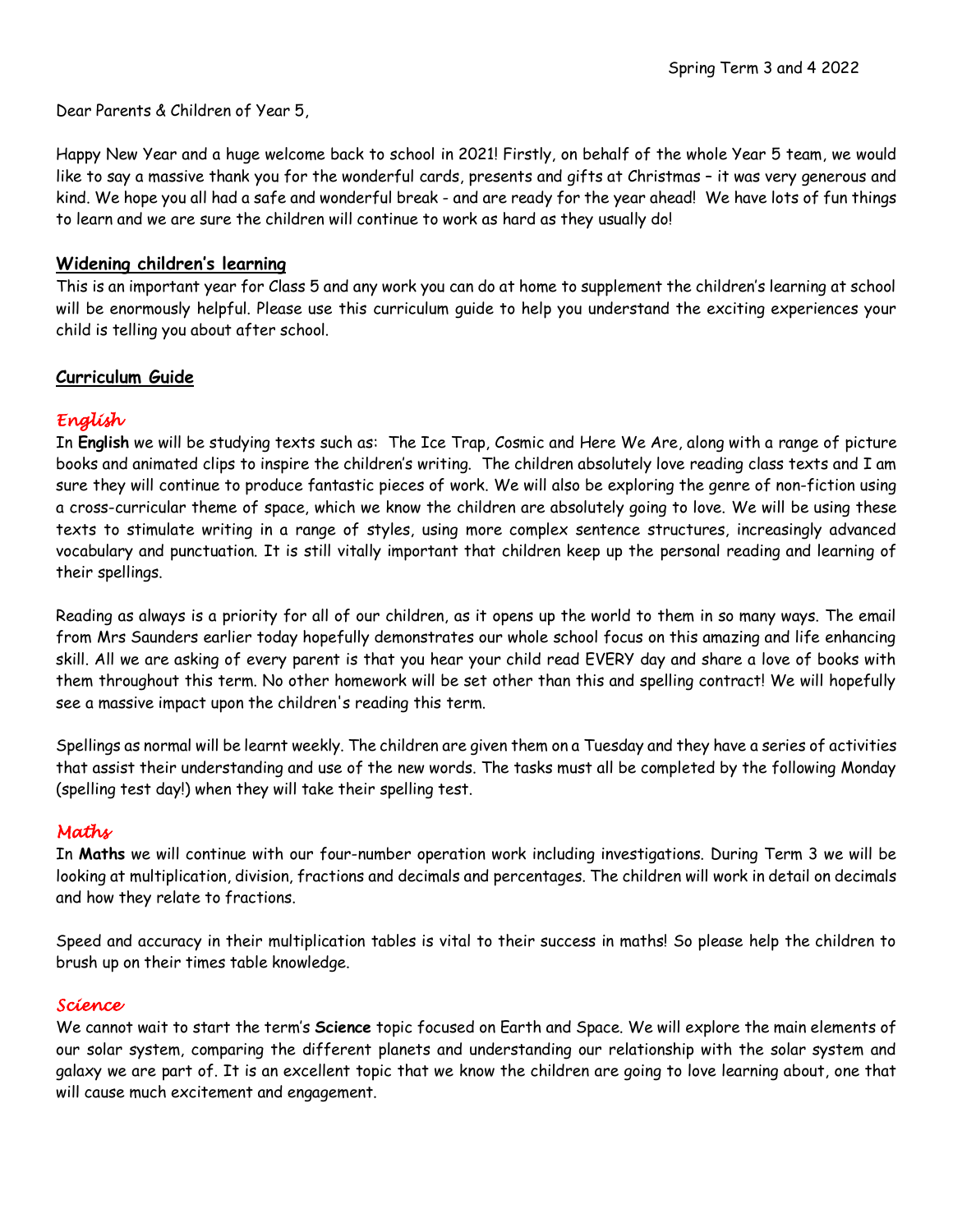## *Humanities*

This term we will explore South America in **Geography**, including the countries, climates, animals and people that live there. This fascinating continent allows us to develop our locational and place knowledge as well as environmental, physical and human geography. We will be deepening this knowledge further in Term 5 when we will explore Brazil. Children will also develop important geographical skills, such as map reading, analysis and presentation of geographical data. We will also use enquiry-based learning to consider how geography is a dynamic subject where thinking and viewpoints change.

**History** in Term 4 will focus on the Anglo-Saxons. The children will explore the importance of the Anglo-Saxons within History, how the Anglo-Saxons influenced later societies and the different elements of their lives. It will be a fantastic term exploring the Anglo-Saxons and we know the children are going to love it!

#### *DT*

In **DT** we are exploring food, a subject we know is very close to the children's hearts! Our topic is 'What could be healthier', in which we explore where our food comes from and what we mean by 'healthy' food. We will explore a traditional recipe for Bolognese sauce and consider how we can adapt it to make it healthier. Children will then cook and compare their own healthy Bolognese recipes (all dietary requirements will be catered for here, and do please let us know asap if there are any updates to what your child can eat before we start this topic).

### *Religious Education (RE)*

**RE** will continue the study of the religion Islam. The children will be learning about the religion and the culture and comparing it to Christianity.

### *French*

In **French** we will carry on with our new Language Angels scheme which supported some amazing progress last term. This term we will look at La Famille, a unit all about our families. We will continue to cover phonics, pronunciation, grammar and vocabulary knowledge alongside the skills of speaking, listening, reading and writing.

### *Computing*

In **Computing** will be learning about Search Engines. We will learn how to complete efficient and effective searches for academic projects. We will also explore how knowledge is shared via the internet and the critical skills that we need to understand whether what we are reading online is true or not. This includes using search engines to check facts, how URLs can indicate a website's credibility and useful techniques for deciding whether links and information are safe for us to explore. We will use our online knowledge-finding skills to create informative and accurate posters about our science topic, Space.

### *Physical Education (PE)*

**Outdoor PE** will be on Thursday where we will be developing our skills in in a range of team games with the wonderful coach from Premier Sports. We will be learning netball and basketball, which the children were amazing at when we worked with the Cobham Hall coaches and I am sure they will develop their skills brilliantly this term. Please ensure they have a suitable kit for when it is cold! Come rain or shine we do go outside, therefore with our weather being so unreliable, please ensure during these two terms the children have appropriate outdoor clothing and footwear (with a grip) that you don't mind them getting a little muddy.

**Swimming** this term will be on a Tuesday afternoon. All children must bring a towel, swimming costume/shorts, goggles and a swim hat for long hair. In the cold of January we really advise swimming hats that will keep hair as dry as possible!